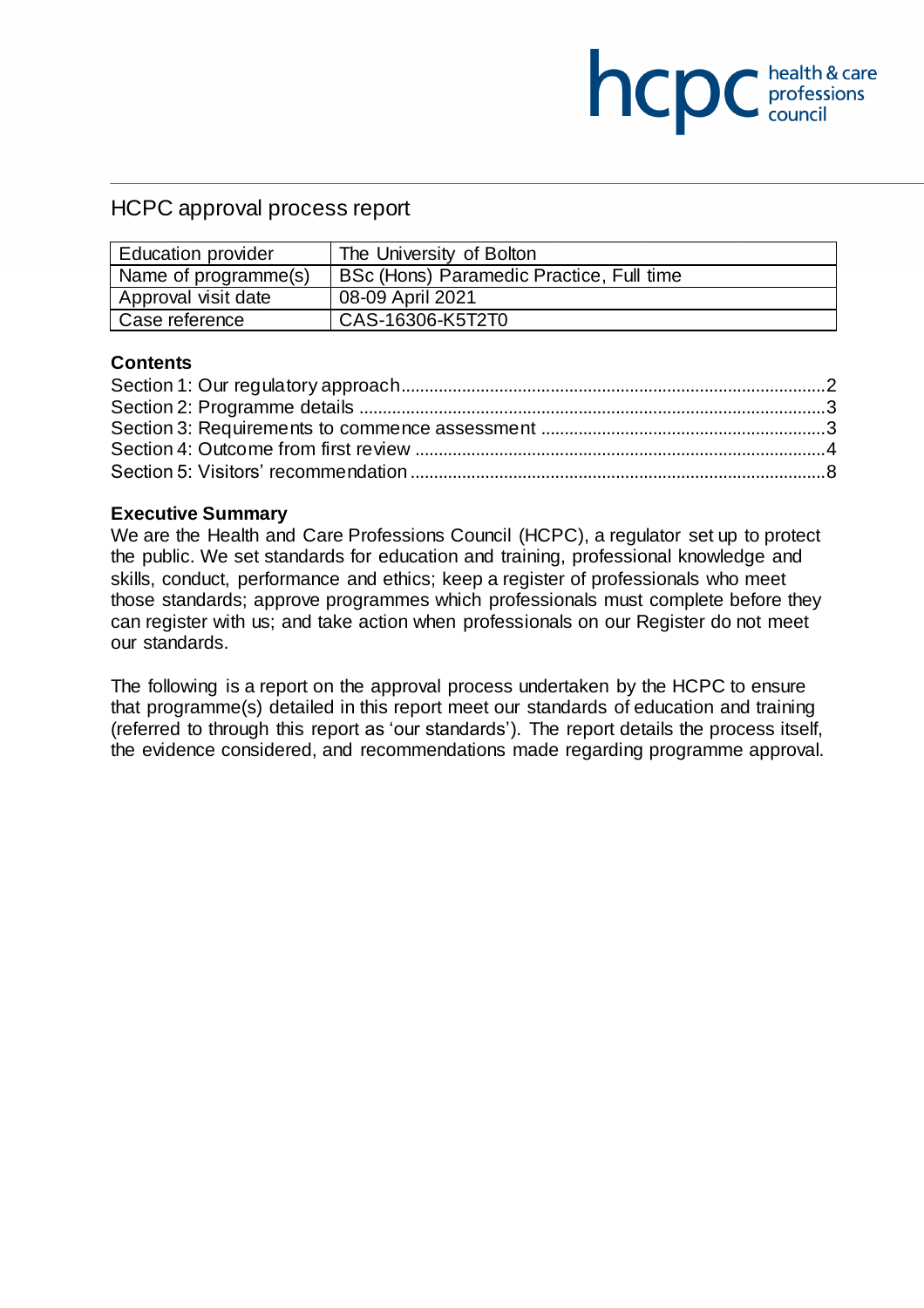# <span id="page-1-0"></span>Section 1: Our regulatory approach

### **Our standards**

We approve programmes that meet our education standards, which ensure individuals that complete the programmes meet proficiency standards. The proficiency standards set out what a registrant should know, understand and be able to do when they complete their education and training. The education standards are outcome focused, enabling education providers to deliver programmes in different ways, as long as individuals who complete the programme meet the relevant proficiency standards.

Programmes are normally [approved on an open-ended basis,](http://www.hcpc-uk.org/education/processes/) subject to satisfactory engagement with our monitoring processes. Programmes we have approved are listed [on our website.](http://www.hcpc-uk.org/education/programmes/register/)

### **How we make our decisions**

We make independent evidence based decisions about programme approval. For all assessments, we ensure that we have profession specific input in our decision making. In order to do this, we appoint [partner visitors](http://www.hcpc-uk.org/aboutus/partners/) to undertake assessment of evidence presented through our processes. The visitors make recommendations to the Education and Training Committee (ETC). Education providers have the right of reply to the recommendation of the visitors, inclusive of conditions and recommendations. If an education provider wishes to, they can supply 'observations' as part of the process.

The ETC make decisions about the approval and ongoing approval of programmes. In order to do this, they consider recommendations detailed in process reports, and any observations from education providers (if submitted). The Committee meets in public on a regular basis and their decisions are available to view [on our website.](http://www.hcpc-uk.org/aboutus/committees/educationandtrainingpanel/)

### **HCPC panel**

We always appoint at least one partner visitor from the profession (inclusive of modality and / or entitlement, where applicable) with which the assessment is concerned. We also ensure that visitors are supported in their assessment by a member of the HCPC executive team. Details of the HCPC panel for this assessment are as follows:

| Susan Boardman | Paramedic             |  |
|----------------|-----------------------|--|
| Andrew Jones   | Paramedic             |  |
| John Archibald | <b>HCPC</b> executive |  |

### **Other groups involved in the virtual approval visit**

There were other groups involved with the approval process as follows. Although we engage in collaborative scrutiny of programmes, we come to our decisions independently.

| Gill Waugh            | Independent chair (supplied | University of Bolton       |
|-----------------------|-----------------------------|----------------------------|
|                       | by the education provider)  |                            |
| Angela Nuttall        | Secretary (supplied by the  | University of Bolton       |
|                       | education provider)         |                            |
| Louise Ashby          | Internal panel member       | University of Bolton       |
| Andrew Williamson     | External panel member       | St George's, University of |
|                       |                             | London                     |
| <b>Andrew Bateson</b> | Student panel member        | University of Bolton       |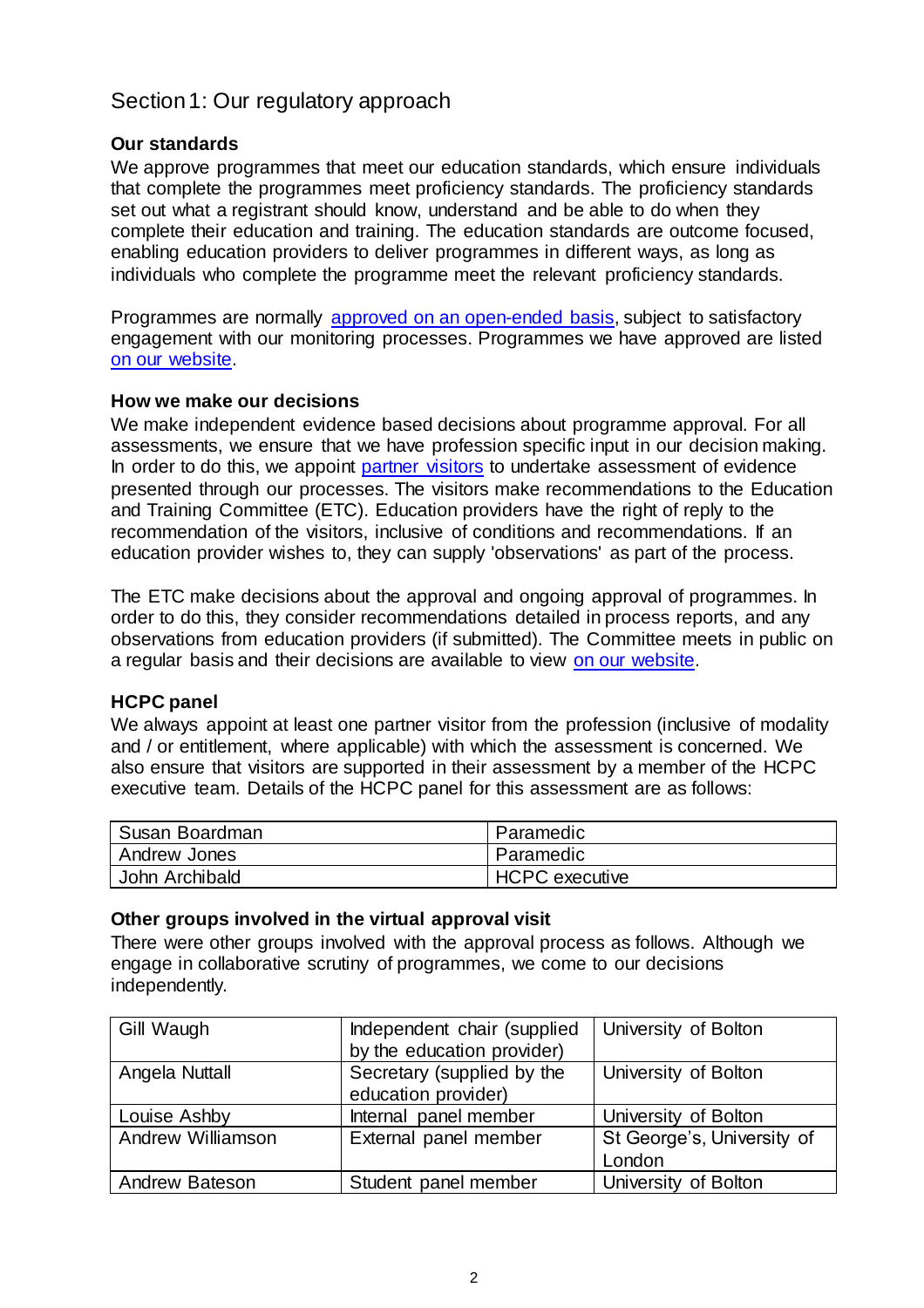| <b>Graham Harris</b> | Professional body<br>representative | <b>College of Paramedics</b> |
|----------------------|-------------------------------------|------------------------------|
| <b>Bob Fellows</b>   | Professional body<br>representative | College of Paramedics        |
| Paul Mayze           | Professional body<br>representative | College of Paramedics        |

# <span id="page-2-0"></span>Section 2: Programme details

| Programme name         | <b>BSc (Hons) Paramedic Practice</b> |  |
|------------------------|--------------------------------------|--|
| Mode of study          | FT (Full time)                       |  |
| Profession             | Paramedic                            |  |
| Proposed first intake  | 01 September 2021                    |  |
| Maximum learner cohort | Up to $20$                           |  |
| Intakes per year       |                                      |  |
| Assessment reference   | APP02293                             |  |

We undertook this assessment of a new programme proposed by the education provider via the approval process. This involved consideration of documentary evidence and a virtual approval visit, to consider whether the programme meet our standards for the first time.

## <span id="page-2-1"></span>Section 3: Requirements to commence assessment

In order for us to progress with approval and monitoring assessments, we ask for certain evidence and information from education providers. The following is a list of evidence that we asked for through this process, and whether that evidence was provided. Education providers are also given the opportunity to include any further supporting evidence as part of their submission. Without a sufficient level of evidence, we need to consider whether we can proceed with the assessment. In this case, we decided that we were able to undertake our assessment with the evidence provided.

| <b>Type of evidence</b>                                                                                          | <b>Submitted</b> | <b>Comments</b> |
|------------------------------------------------------------------------------------------------------------------|------------------|-----------------|
| Completed education standards<br>mapping document                                                                | Yes              |                 |
| Information about the programme,<br>including relevant policies and<br>procedures, and contractual<br>agreements | Yes              |                 |
| Descriptions of how the programme<br>delivers and assesses learning                                              | Yes              |                 |
| Proficiency standards mapping                                                                                    | Yes              |                 |
| Information provided to applicants                                                                               | Yes              |                 |
| and learners                                                                                                     |                  |                 |
| Information for those involved with<br>practice-based learning                                                   | Yes              |                 |
| Information that shows how staff<br>resources are sufficient for the<br>delivery of the programme                | Yes              |                 |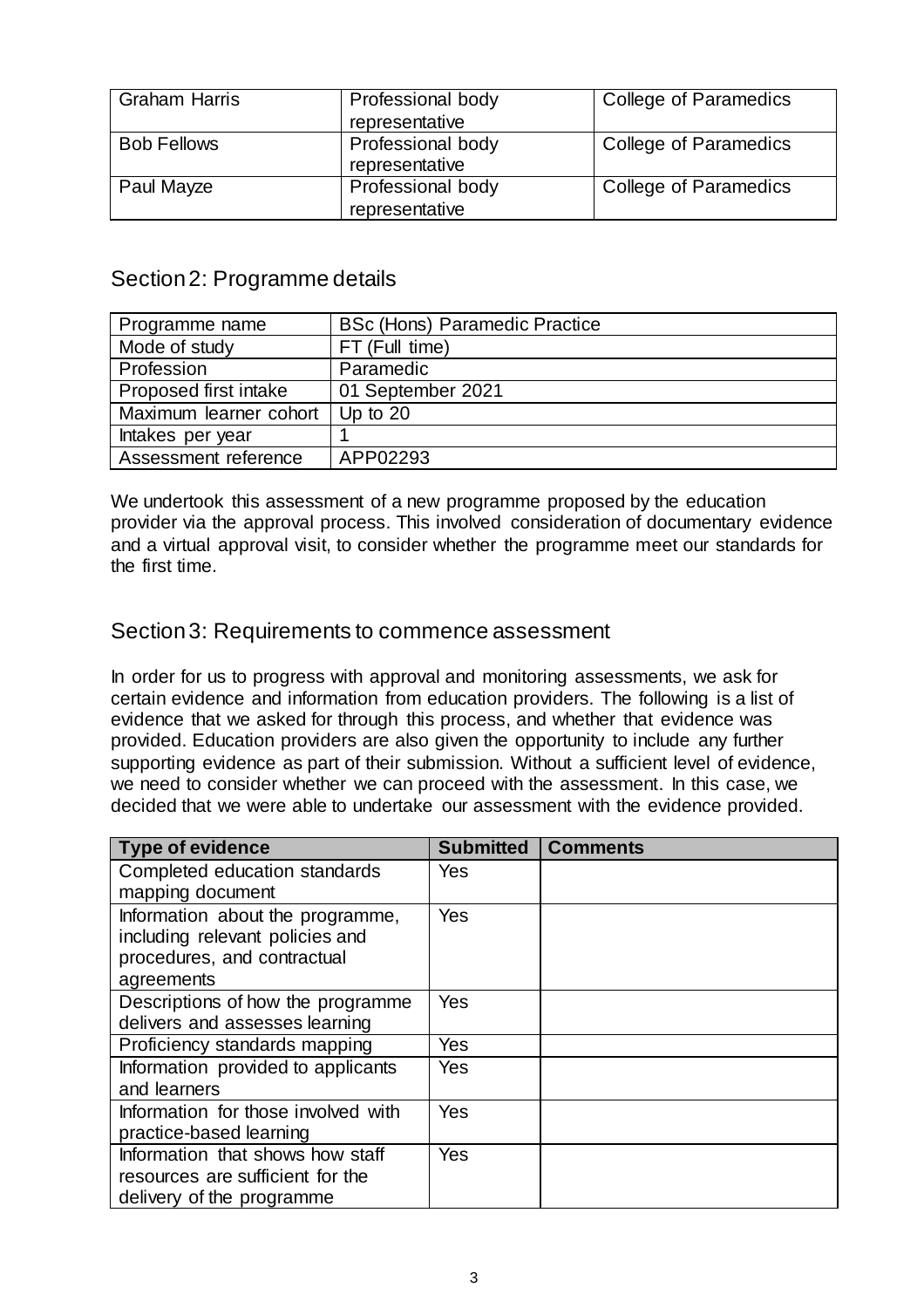| Internal quality monitoring | <b>No</b> | Only requested if the programme |
|-----------------------------|-----------|---------------------------------|
| documentation               |           | (or a previous version) is      |
|                             |           | currently running               |

Due to the COVID-19 pandemic, the education provider decided to move this event to a virtual (or remote) approval visit. In the table below, we have noted the meeting held, along with reasons for not meeting certain groups (where applicable):

| <b>Group</b>                                                 | <b>Met</b> | <b>Comments</b>                                                                                                                                                                                                                                          |
|--------------------------------------------------------------|------------|----------------------------------------------------------------------------------------------------------------------------------------------------------------------------------------------------------------------------------------------------------|
| Learners                                                     | Yes        | As we do not currently approve<br>the programme and has not run<br>yet, we met with learners from the<br><b>MSc Physician Associate</b><br>programme.                                                                                                    |
| Service users and carers (and / or<br>their representatives) | <b>No</b>  | Since the move to virtual visits,<br>we do not ask to meet with<br>service users and carers. The<br>visitors explored areas relating to<br>service users and carers by the<br>submission of written statements<br>and at other, appropriate<br>meetings. |
| Facilities and resources                                     | Yes        |                                                                                                                                                                                                                                                          |
| Senior staff                                                 | Yes        |                                                                                                                                                                                                                                                          |
| Practice educators                                           | Yes        |                                                                                                                                                                                                                                                          |
| Programme team                                               | Yes        |                                                                                                                                                                                                                                                          |

## <span id="page-3-0"></span>Section 4: Outcome from first review

### **Recommendation of the visitors**

In considering the evidence provided by the education provider as part of the initial submission and at the virtual approval visit, the visitors' recommend that there was insufficient evidence to demonstrate that our standards are met at this time, but that the programme(s) should be approved subject to the conditions noted below being met.

### **Conditions**

Conditions are requirements that must be met before programmes can be approved. We set conditions when there is insufficient evidence that standards are met. The visitors were satisfied that a number of the standards are met at this stage. However, the visitors were not satisfied that there is evidence that demonstrates that the following standards are met, for the reasons detailed below.

We expect education providers to review the issues identified in this report, decide on any changes that they wish to make to programmes, and then provide any further evidence to demonstrate how they meet the conditions. We set a deadline for responding to the conditions of 28 May 2021.

**2.1 The admissions process must give both the applicant and the education provider the information they require to make an informed choice about whether to take up or make an offer of a place on a programme.**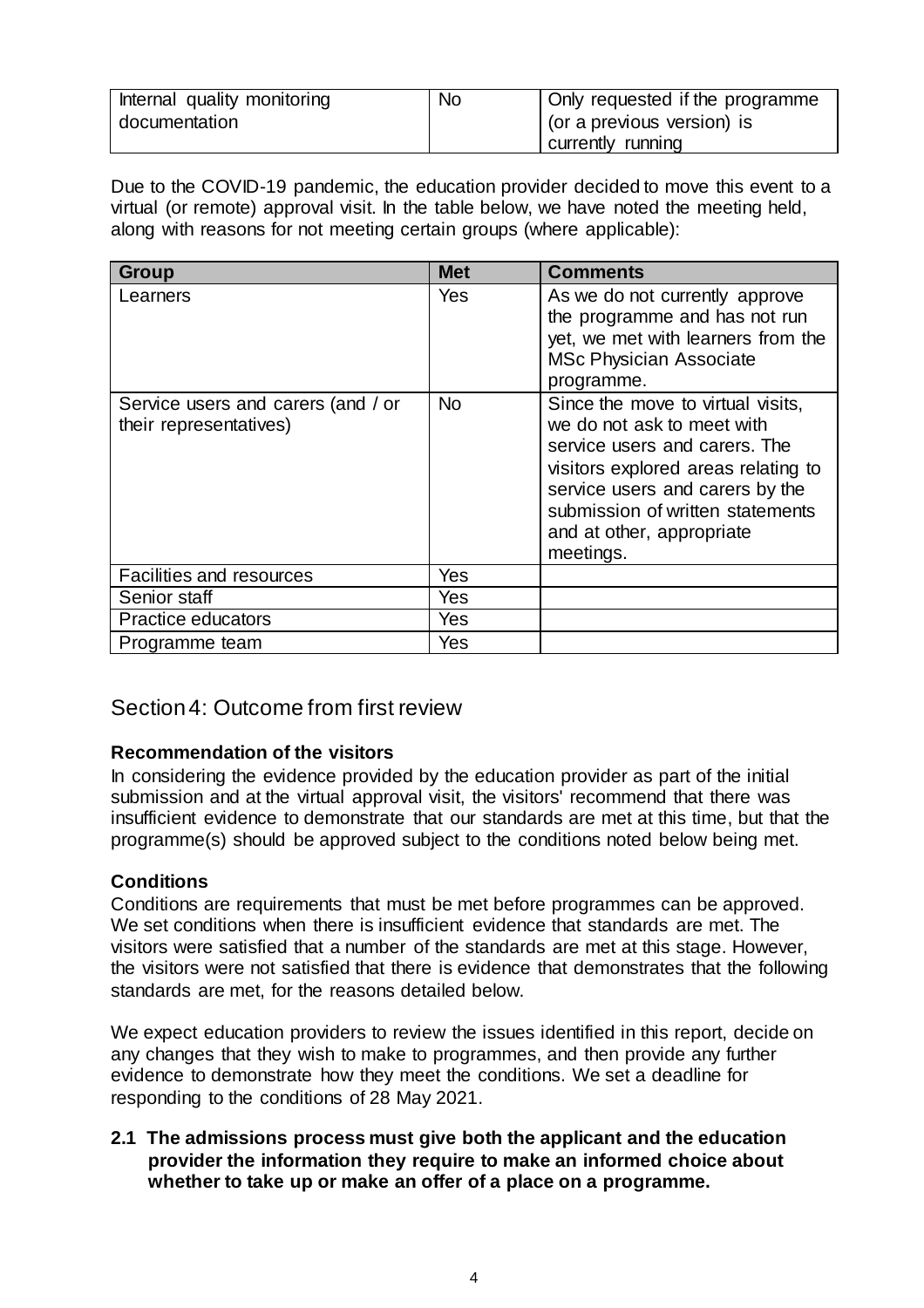**Condition:** The education provider must provide further evidence of the information made available in the admissions process to determine it is comprehensive and means that applicants are able to make an informed decision.

**Reason:** To meet this standard, the education provider referred the visitors to the webpage for the programme. From the webpage, the visitors were able to access some information about the programme. However, the visitors could not find information about the programme model and structure, the number of hours spent on the programme, leave allocation for learners, when applicants would be required to process criminal conviction and health checks, and funding.

The visitors considered applicants needed to be fully aware of these areas when making a decision about whether to apply for, and take up, an offer of a place on the programme. The visitors considered that the education provider did not provide the full information applicants need so they can come to an appropriate decision about their suitability for the programme. The visitors therefore were unsure that information provided throughout the admissions process allows for informed decision-making. The education provider must submit further evidence of the admissions process to demonstrate it is comprehensive and means that applicants are able to make for an informed decision.

### **3.9 There must be an adequate number of appropriately qualified and experienced staff in place to deliver an effective programme.**

### **3.10 Subject areas must be delivered by educators with relevant specialist knowledge and expertise.**

**Condition:** The education provider must provide further evidence that there is an appropriate number of staff who are able and equipped to deliver the programme effectively, and that educators have the necessary knowledge and expertise to deliver their parts of the programme effectively.

**Reason:** To evidence these standards, the education provider informed the visitors the programme lead has a paramedic background and that they were recruiting further lecturers. In the meeting with the senior team, the education provider informed the visitors they had recently recruited two new lecturers, 1.5 FTE, to the programme. The visitors had not seen details of the recently recruited lecturers, and could not be sure that:

- the number of staff in place as well as the proportion of their time spent working on the programme, in relation to the practical requirements of the programme, the number of learners, their needs and the learning outcomes to be achieved is appropriate to the programme; and
- educators are suitable and well equipped to take part in teaching and to support learning in the subject areas they are involved in.

The education provider must provide further evidence there is an appropriate number of staff able and equipped to deliver the programme effectively, and that educators have the necessary knowledge and expertise to deliver their parts of the programme effectively.

### **5.2 The structure, duration and range of practice-based learning must support the achievement of the learning outcomes and the standards of proficiency.**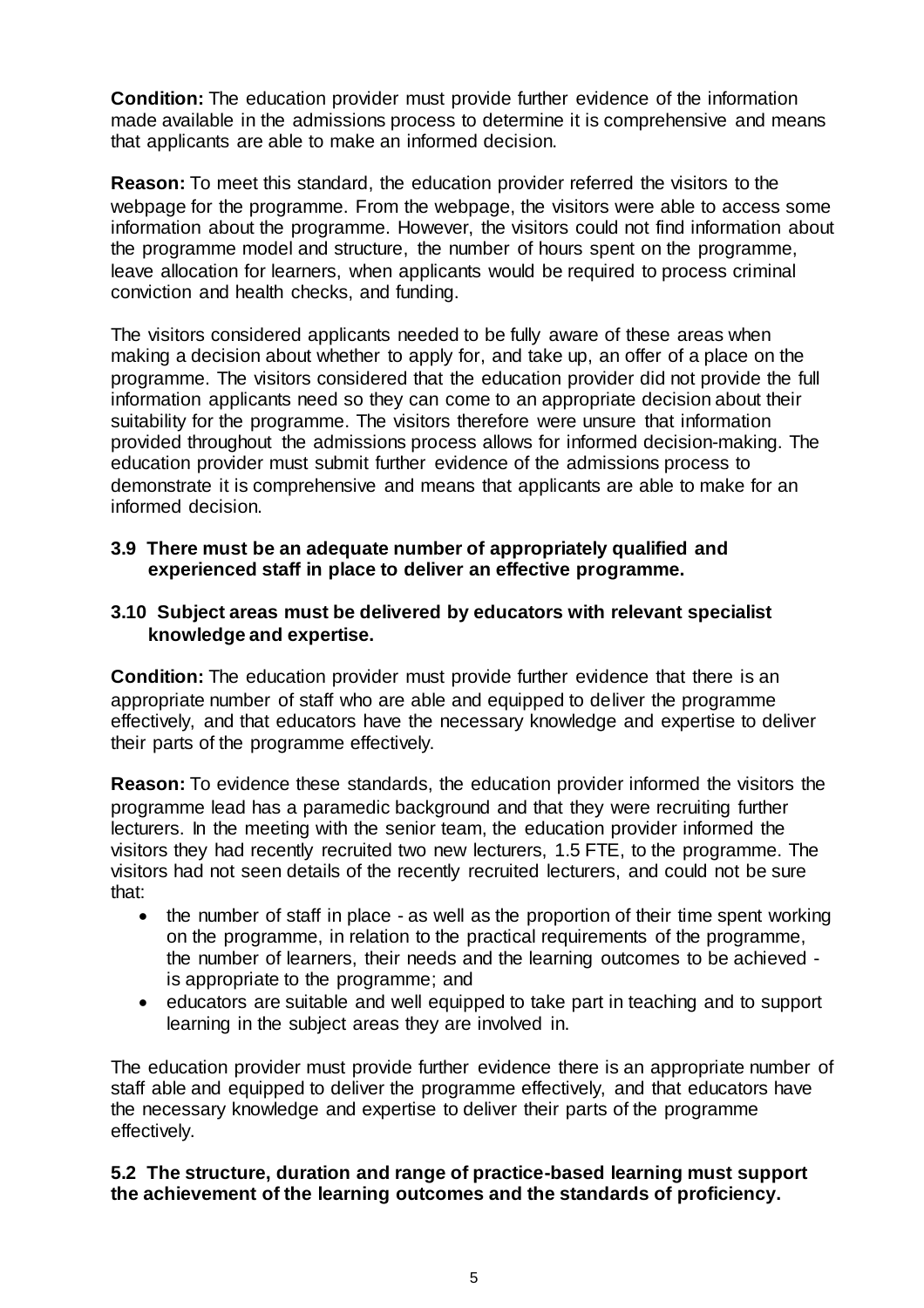**Condition:** The education provider must demonstrate how the design of practice-based learning allows learners to achieve the learning outcomes of the programme and the standards of proficiency (SOPs) for paramedics.

**Reason:** To evidence this standard, the education provider informed the visitors that the majority of practice-based learning would be with North West Ambulance Service (NWAS), the main practice partner. In response to the visitors request for further evidence, the education provider informed the visitors that they intended on sourcing different clinical settings for their learners alongside the NWAS placements. At the visit, the visitors received an additional piece of evidence, which detailed the organisations outside of NWAS who would provide practice-based learning, and the learning environment of the placement. These organisations were local NHS trusts, care homes and private healthcare facilities. The visitors were however unclear what was involved in these non-ambulance placements and how they related to the learning outcomes of the programme.

The education provider gave an overview of the Practice Assessment Document (PAD), which is for learners to record and document skills, competencies, and hours completed in practice. The education provider also provided an example of how the PAD will work.

However, the visitors could not find specific details of the competencies, such as details of assessments, the level of assessment, and what learners needed to complete in order to meet the competencies, related to practice-based learning. The visitors were therefore unable to see the competencies to be assessed in practice-based learning, and their link to the learning outcomes of the programme. The education provider must provide further information to demonstrate that the way practice-based learning is designed allows learners to achieve the learning outcomes of the programme and the SOPs.

### **5.5 There must be an adequate number of appropriately qualified and experienced staff involved in practice-based learning.**

**Condition:** The education provider must ensure there is enough support for learners to take part in safe and effective practice-based learning in non-ambulance practice-based settings.

**Reason:** To evidence this standard, the education provider informed the visitors there would be a member of the paramedic team designated as a link tutor for all practicebased learning. Also as part of the programme documentation, the education provider said that although the majority of practice-based learning would be with North West Ambulance Service (NWAS), the main practice partner, they intended on sourcing different clinical settings for their learners alongside the NWAS placements. At the visit, the visitors received an additional piece of evidence, which detailed the organisations outside of NWAS who would provide practice-based learning, and the learning environment of the placement. These organisations were local NHS trusts, care homes and private healthcare facilities.

The visitors were made aware that NWAS adopts a 'team' approach to practice-based learning where each learner is allocated to a senior paramedic team lead who manages a team. Each team will contain a maximum of five learners. However, the visitors did not receive information about how the education provider makes sure there is a suitable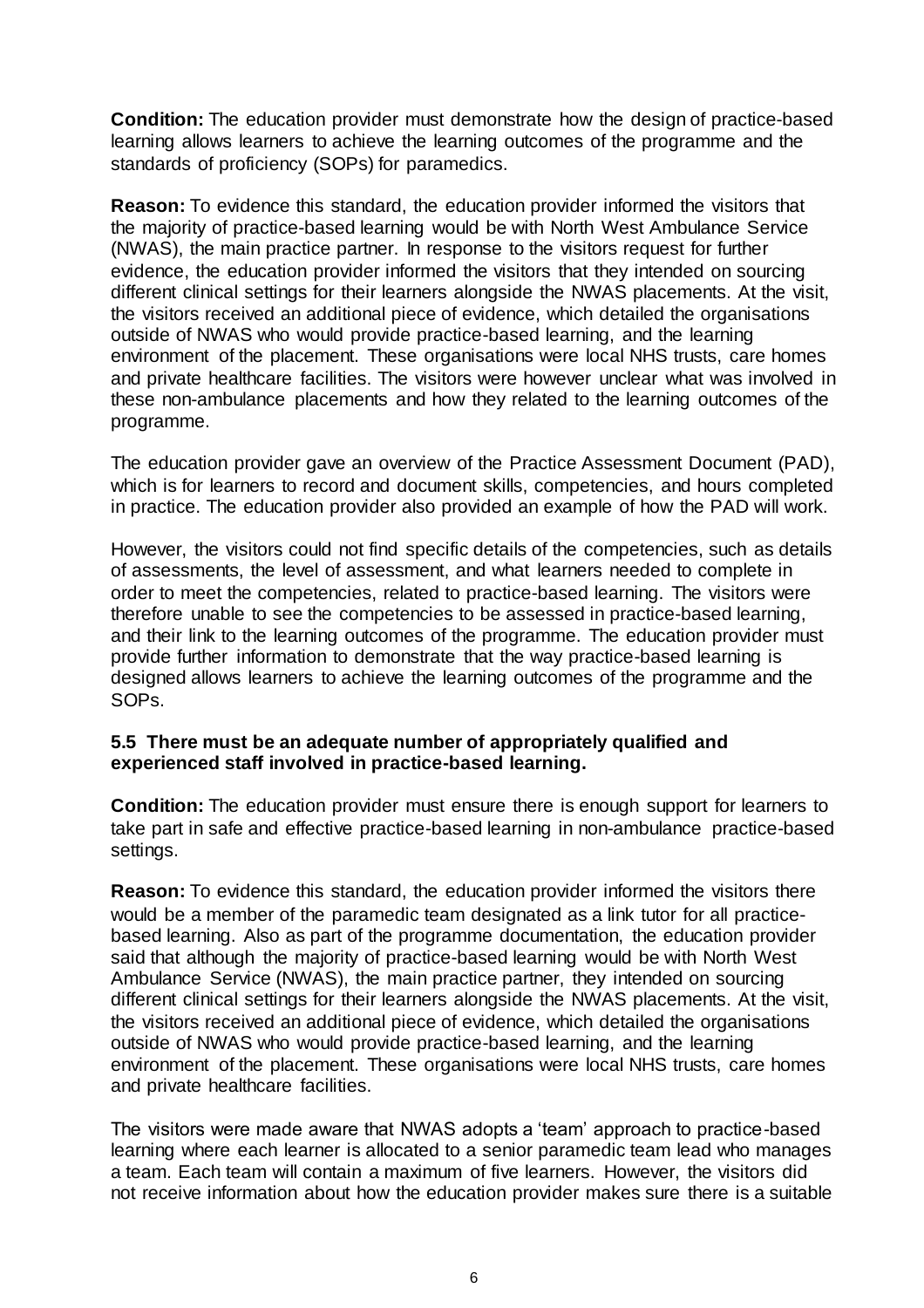number of practice educators in non-ambulance practice-based learning. They also did not receive information about others working in this setting, taking into account the number of learners and the level of support specific learners need. The visitors did not receive any information from the education provider about what they consider to be an adequate number of staff in non-ambulance placement settings nor why this was the case.

The meeting with practice educators did not include representatives from a nonambulance setting. The visitors therefore require further information which explains how the education provider justifies there is a suitable number of staff for the number of learners. This is to ensure there is enough support the learners need within the nonambulance practice-based learning environment.

### **6.1 The assessment strategy and design must ensure that those who successfully complete the programme meet the standards of proficiency for the relevant part of the Register.**

**Condition:** The education provider must submit further information about the competencies within practice-based learning, so learners who complete the programme have demonstrated the threshold level of knowledge, skills and understanding to practise their profession safely and effectively.

**Reason:** To evidence this standard, the education provider informed the visitors that each module specification states the marks required, the breakdown of the total mark for each assessment and the requirements to have successfully completed the module. The education provider made the visitors aware of the Practice Assessment Document (PAD), for learners to record and document skills, competencies, and hours completed in practice. The education provider also provided an example of how the PAD will work but this was not for the proposed programme. The example PAD contained information about the first year only and referred to both compulsory and desirable competencies. From this, the visitors were unclear about how a competence would be assessed and demonstrated. For example, what level of assessment (i.e. observation, supervision, independent working) would be associated with a compulsory competence, in module HLT4095, Introducing Practical Capabilities. The visitors were therefore unclear about what learners needed to achieve during the programme to ensure they met the standards of proficiency upon completion.

The visitors considered that as they had not seen the full version of the PAD for the proposed programme, they were unclear about the details of assessments, the level of assessment, and what learners needed to complete in order to meet the competencies. The visitors were not able to see this level of information in other documentation, such as module descriptors or handbooks, submitted by the education provider.

The visitors considered it was unclear what learners needed to demonstrate within practice-based learning in order to meet competencies at each stage of the programme. The visitors therefore need further information to clarify the competencies, and their associated level of assessment, so learners understand the programme's expectations of them at each stage of the programme and educators can apply assessment criteria consistently.